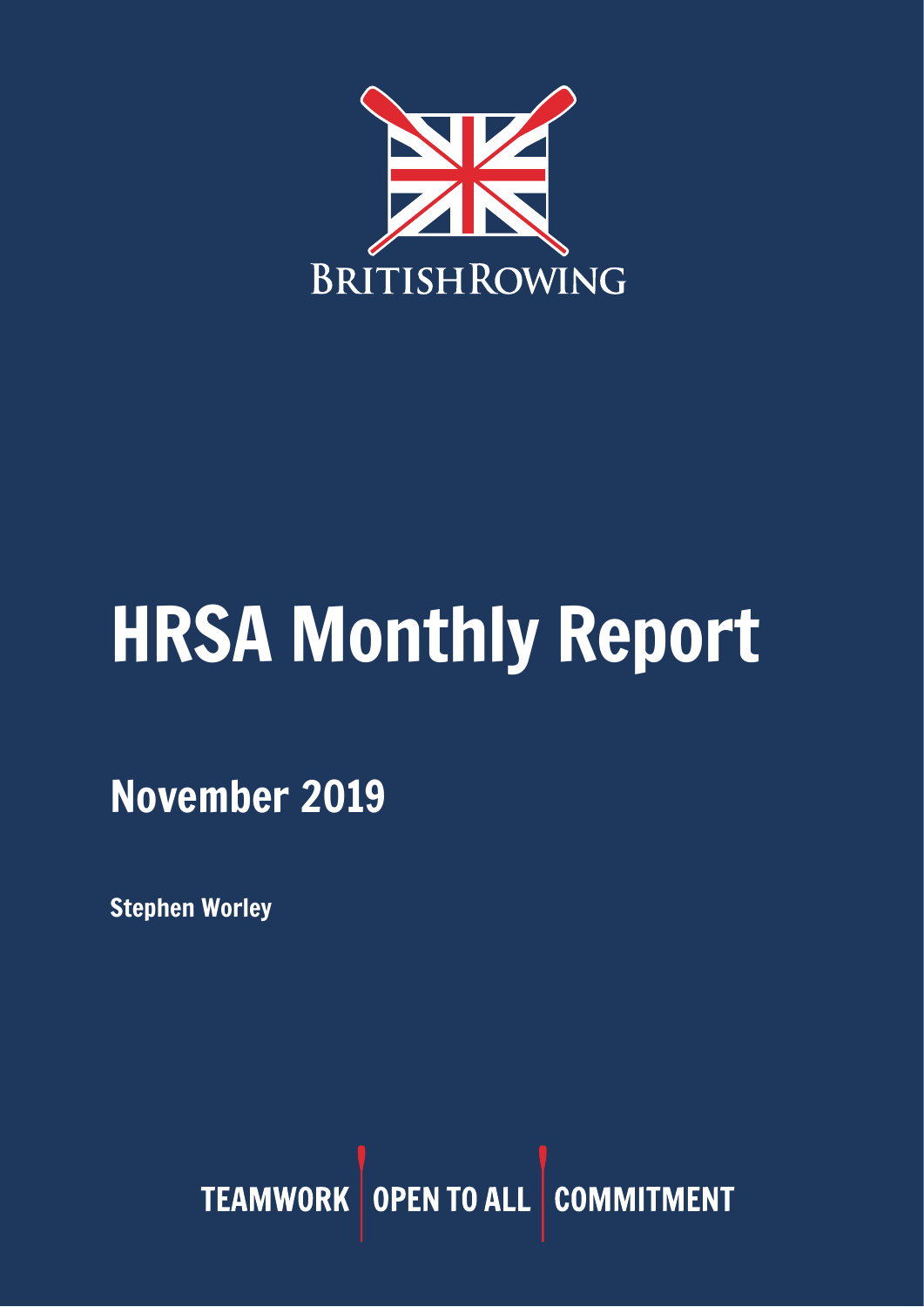

# Incident Reports in November

## **Indoor Rower collapses**

An 18 year old male collapsed after exercising on an indoor rowing machine at a university indoor athletic centre, lost his pulse and stopped breathing. CPR was started and an ambulance was called. The man regained a pulse following a shock from an Automatic External Defibrillator (AED). This treatment was provided by a coach and the centre staff. He was taken to hospital by Air Ambulance.

He was treated in hospital and three weeks later he was fitted with an implantable cardioverter-defibrillator (ICD) and discharged from hospital the following day. It was later confirmed that he does not have a family history of cardiac issues.

The advice for people who are taking exercise is:

- If you do not feel well then do not exercise.
- If something is making you feel unwell then stop doing it.
- If you have any concerns about the effect that exercise may have on your health then seek advice from your doctor and follow the advice given.

The advice for people who are in a position to assist someone who has collapsed is:

- Recognise the signs and symptoms.
- Check for danger.
- Call for help (including dial 999).
- Know when to start CPR and how to do it.
- Know where your nearest AED is and send someone to get it.
- Know how to use an AED (switch it on and listen for the instructions).

The best way to learn CPR is in a face-to-face course where performing chest compressions can be experienced and your technique corrected on a mannequin. If this is not available, or as a refresher, then try the Resuscitation Council UK free, internet based, interactive, video training pack called Lifesaver (see [https://life](https://life-saver.org.uk/)[saver.org.uk/](https://life-saver.org.uk/)).

#### **Rower feels ill when rowing**

During a full race pace piece, the stroke man signalled to stop. He was doubled over and said that he had a problem with his heart. There was an event in progress so the crew took the boat to the event ambulance. The casualty's heart rate was fast and wasn't coming down and he was taken to hospital where medication was administered to control and reduce the heart rate to normal. The man is now not training and awaiting an appointment with the Cardiologist.

This incident was well managed. The rower recognised that he had a problem and stopped rowing. Others recognised his illness and provided appropriate support by taking him directly to the nearest medical care. There is more information on what to do if someone collapses in the Safety Alert, [here](https://www.britishrowing.org/wp-content/uploads/2019/02/Safety-Alert-What-to-do-if-a-rower-collapses-in-a-boat.pdf)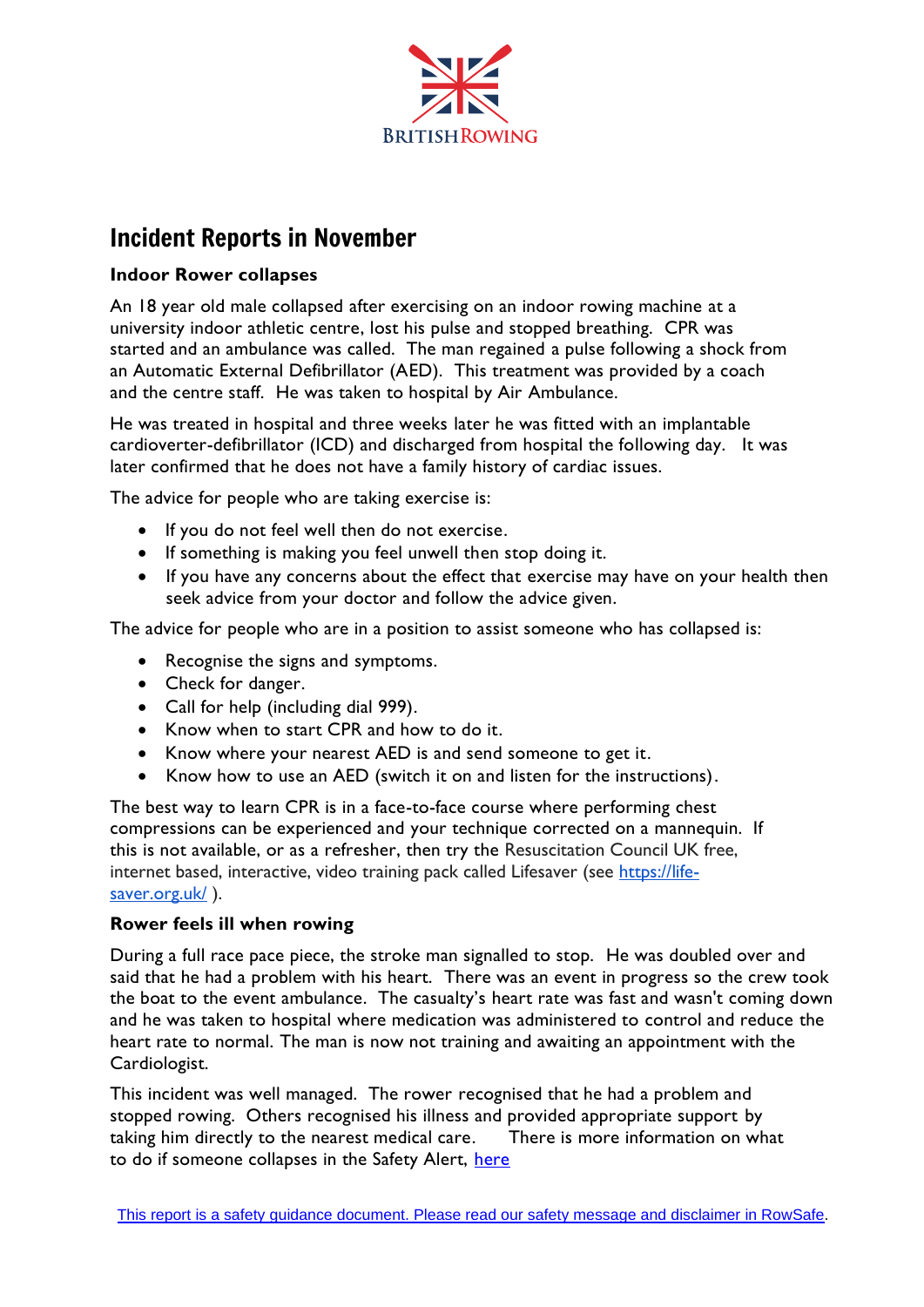

#### **Lessons learned from a head injury**

A rower was accidentally hit on the head by a blade as they were being picked up to be put into the boats. She felt well enough to carry on with the outing.

A little while later she told the cox that she was beginning to lose her vision. The boat returned to the boathouse, her vision returned and she felt better. She went into the changing rooms where she vomited. She was still lucid and not drowsy or confused.

She took a taxi to hospital with friends. Her CT scan was normal and she was discharged the same evening.

The correct action would have been to:-

- call an ambulance
- take her by ambulance to the nearest appropriate hospital
- ensure that she was accompanied by a responsible person

As a result the club has decided to

- develop a formal Emergency Action Plan, this was also identified as "to address" in the recent safety audit
- include taking care with blades in the Emergency Action Plan
- include the Emergency Action Plan in the standard induction to the club

There is further information on Head Injuries in the Safety Alert [here.](https://www.britishrowing.org/wp-content/uploads/2018/10/Safety-Alert-Head-Injuries-2018.pdf)

#### **The following simple incidents caused disproportionately serious harm.**

#### **Slipped on mud**

Two rowers were carrying a 2x when one slipped on mud. His arm took his body weight and the weight of the boat; this fractured the head of his humerus. He had X-rays and was admitted to hospital for emergency surgery. The medical treatment included reconstructive surgery, and a programme of physiotherapy to restore movement in the shoulder joint. A four to six month lay-off from rowing is envisaged.

#### **Wash from a launch**

It was reported that a launch regularly passes a moored narrow boat on a canal without slowing down. On one occasion children were scalded by water splashing out of a pan on the stove allegedly caused by the movement of the narrow boat resulting from the wash from the launch.

#### **"Minor DIY Amputation"**

When using the heavy metal fire escape door to exit the club, a member accidently caught his right index finger in the door as it slammed shut. This resulted in the loss of a corner of the finger.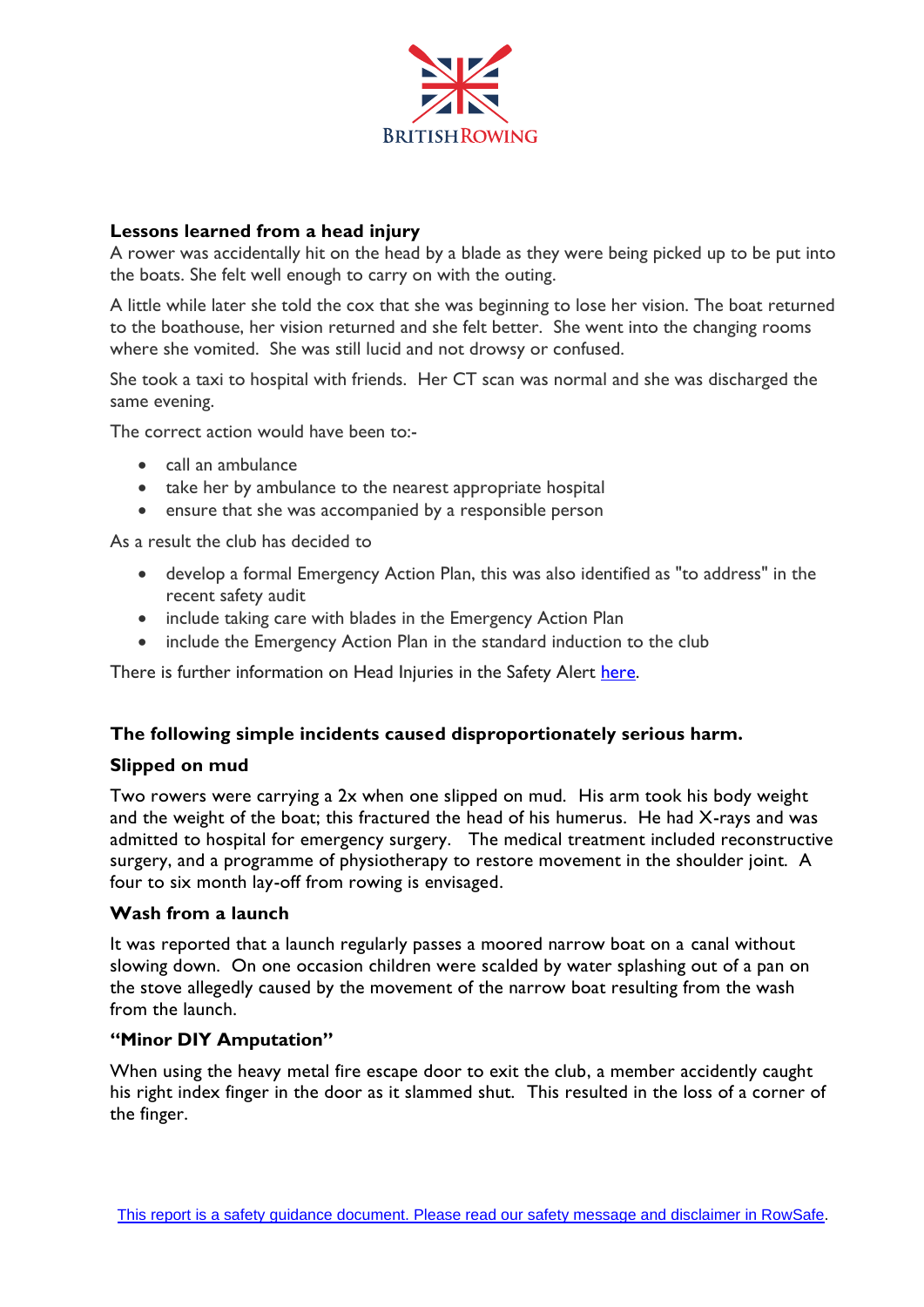

## **2- snapped in car park**

A boat trailer was being towed out of a tight parking spot. One boat was seen to touch the towing vehicle so the ties were undone and the boat slid away from the vehicle. When the trailer was moved, one of the ties was caught under a wheel, tightened against the boat and snapped it.

#### **We need to take care whatever we are doing.**

# Fast flowing water

This is a reminder to those clubs that row on the Thames, it was first issued by the Thames RRC Regional Rowing Safety Adviser, Tony Reynolds.

The PLA display flags and the Environment Agency display boards to warn of strong streams.

A Red Board means: Caution strong stream. We advise users of all boats not to navigate because the strong flows make it difficult and dangerous.

A Yellow Board means: We advise users of all unpowered boats not to navigate. There is more information [here.](http://riverconditions.environment-agency.gov.uk/)

The PLA has established a warning system to indicate potential fast ebb tide flows created by land water from the non-tidal Thames (fluvial flow). There are three main levels of advice, which are:

- RED FLAG Extreme Caution EBB TIDE Very Strong Fluvial Flows. All man-powered vessels are advised not to go afloat on the Ebb Tide.
- YELLOW FLAG Caution EBB TIDE Strong Fluvial Flows. All users of man-powered vessels should navigate with extreme caution and consider whether it is safe for them to go afloat on the Ebb Tide
- GREEN FLAG Average Fluvial Flow Conditions

In strong flows, the Port of London Authority advises man-powered vessels, in particular; Beginners, Novices, Younger Junior (J15's and younger), or any weaker crews, and those that do not usually navigate on the tidal section of the river Thames not to go afloat on the Ebb Tide. There is more information [here.](http://www.pla.co.uk/)

These warnings are provided to keep people safe, they should be respected.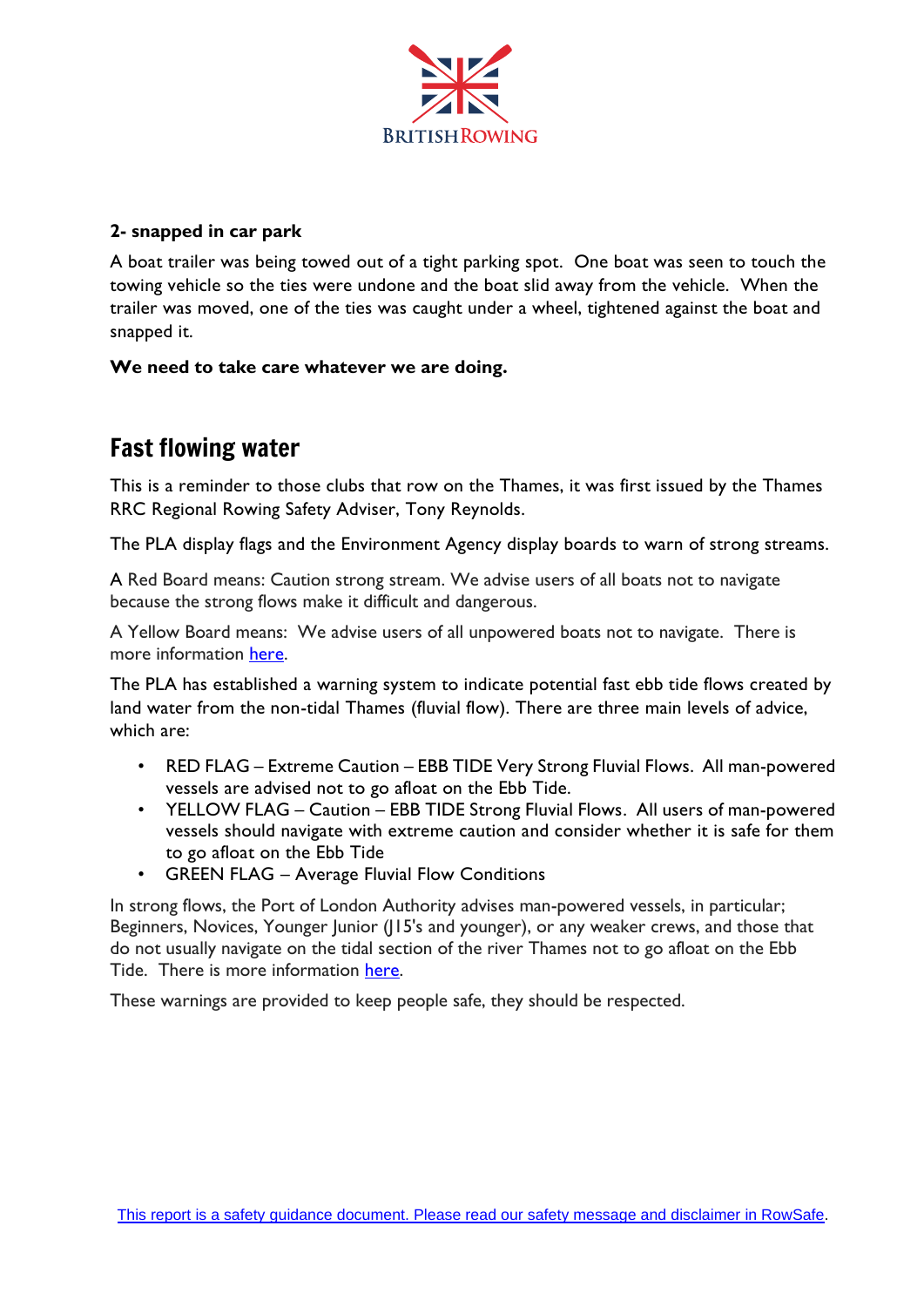

# Incidents involving fast flowing water

In one incident, an apparently competent 4x was swept by the stream into the side of a moored barge. The 4x was towed off the barge and then capsized and the crew climbed on top of the boat. There were two launches in the vicinity and two scullers from the 4x climbed from the water into each launch.

During the rescue, both launch drivers stopped their engines to protect the people in the water. One of the launches was then swept sideways by the stream into a tree. The top of the launch was held by the tree and the hull was swept downstream by the flow. This caused the launch to capsize.

The launches are of the catamaran type, as illustrated here. These make excellent coaching and umpiring launches because they have a high platform with an unobstructed view in all directions and they produce very little wash. However their high centre of gravity can cause them to become unstable in some conditions.

These boats are far from ideal when used as safety boats in fast flowing water because of their high centre of gravity and low lateral stability. As the boat heels then the downside



sponson becomes lower in the water and the righting moment increases (as it should). However, once this sponson is immersed, then the righting moment no longer increases but decreases as the angle of heel continues to increase.

There may also be an issue with their use in rescues partly because they do not provide a very stable platform when the person being rescued is assisted from the water into the launch onto the boat from the side. They also have limited safe passenger capacity so cannot safely rescue many people at a time.

During this incident, a launch driver was in the water but his lifejacket failed to inflate. Another one failed when tested the next day.

In another incident at a different club the strength of the stream coming off the edge of moored barges prevented a 4- from being able to adhere to the left of the channel, and they were carried into the path of a 2x. The boats collided, nobody was injured but there was some boat damage.

The lessons to be learned from this incident are clear. Please consider how this information can be used in your club.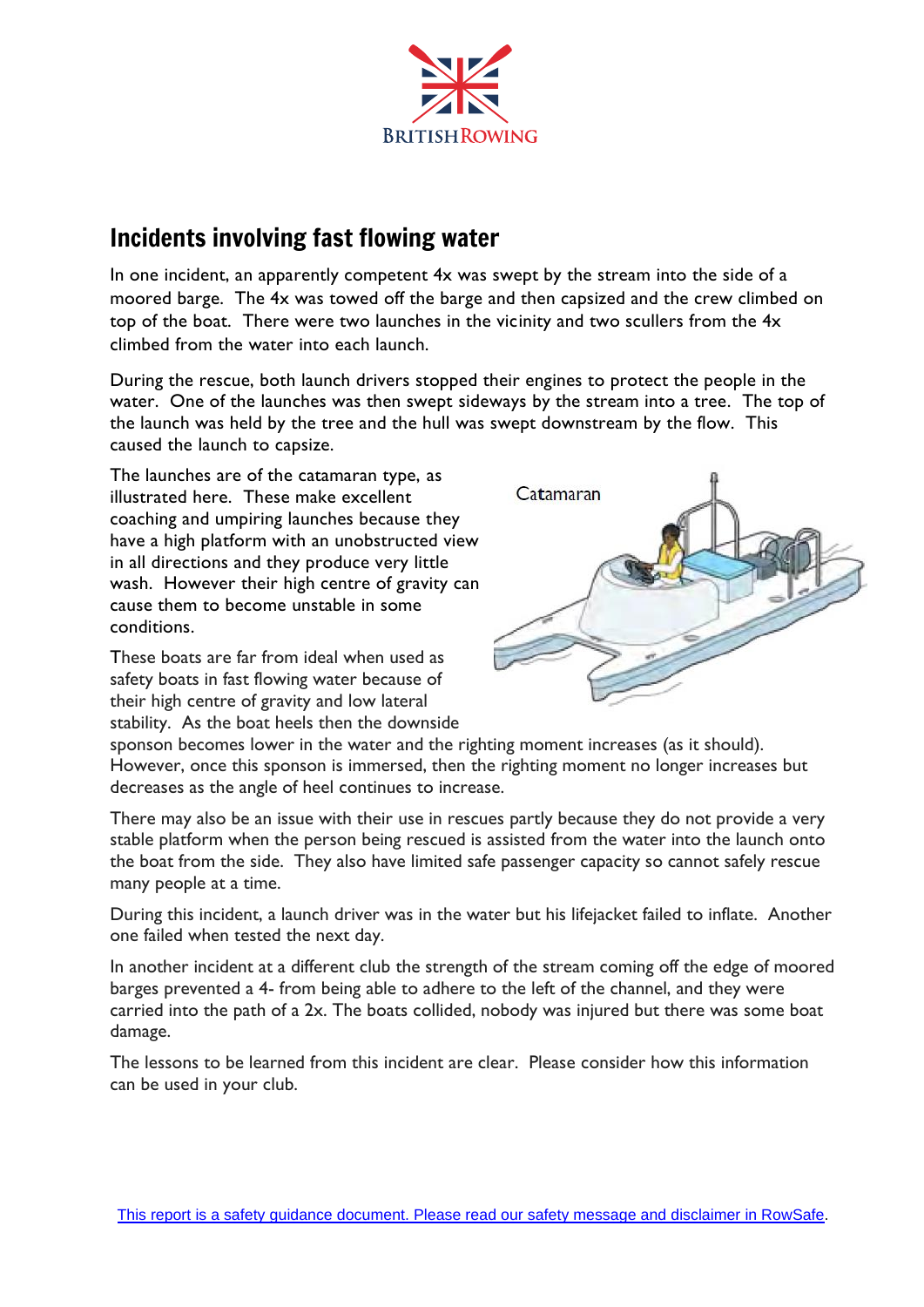

# Rowing in Cold Weather

A newly appointed CRSA has been asked to produce some guidance regarding rowing in cold conditions, and asked for advice. The following advice was provided.

If you look in RowSafe [\(here\)](https://www.britishrowing.org/wp-content/uploads/2019/04/Row-Safe-April-2019-online.pdf) then you will find advice on rowing in cold weather. This is covered in some detail in Sections 8.1 and 9.1. There is also a Safety Alert entitled Cold Water Kills, this can be found in the archive of Safety Alerts [here.](https://www.britishrowing.org/knowledge/safety/safety-alert-archive/)

Any specific rules that your club decides to adopt should be based on this advice and on the conditions in the place where you row. In other words it should be based on your own risk assessment.

Adults are not the same as juniors in that adults tend to be bigger and heavier. Their body core does not chill so rapidly in cold weather. You will need to be more careful with juniors and masters.

The simple advice for everyone in cold weather is to:-

- use more stable boats that are less likely to capsize
- stay together in groups and be ready to perform buddy rescue
- plan how you would help someone who has capsized to rewarm
- keep outings short and fairly intense, do spend too much time stationary on the water
- ensure that everyone is adequately dressed and
- take extra care of coxes and coaches, they are not working hard to keep warm

During a rescue, never enter the water – you will cool rapidly and become disorientated no matter how good a swimmer you are.

# Hi Vis Kit

There has been protracted discussion in one club about the need for hi-vis kit. The junior section has been problematic; their view is junior crews were highly supervised and the risks reduced accordingly. It was explained that supervision does not always prevent collisions. There was an example of this in last month's report.

The club colours are dark and many juniors have just bought club kit. I explained that I wear a bright yellow long sleeved running shirt under my dark red club kit. This works perfectly well and provides protection from the cold when needed.



It had also been suggested that lights were an alternative to hi-vis kit; this is not the case. Lights work well in the dark and reduced visibility but not in daylight. Hi-vis is intended for daylight and dusk. Use lights and wear white above the waist if it is dark.

This report is a safety guidance [document.](https://www.britishrowing.org/wp-content/uploads/2018/04/Row-Safe-April-2018.pdf) Please read our safety message and disclaimer in RowSafe.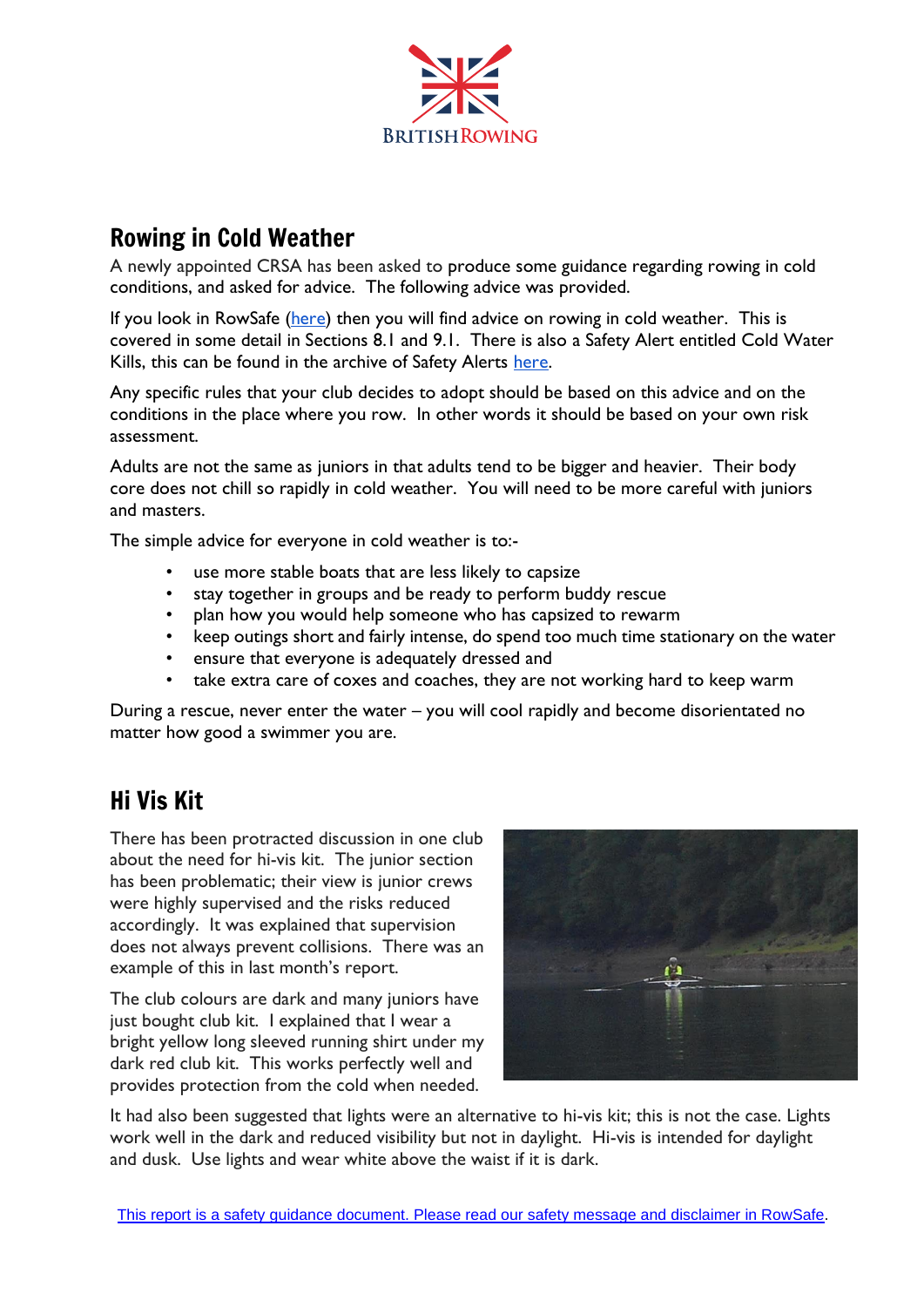

# Pontoons and landing stages

There have recently been incidents involving rowing pontoons. There were two in November; in one the fendering fell off because the underlying wood was rotten. In another a rower slipped into the water between the pontoon and the bank because the downstream end had floated away. Recently protruding screws damaged a boat.

Many different types of pontoon are used in rowing. I would like to focus on the simple, light pontoons and landing stages that are used by rowers, normally so that they can put the boat into the water without having to step into the shallow water at the edge of the waterway or reach down from a high bank.

It is important, from time to time, to check that the floating pontoons or fixed landing stages are clean and in good condition. This can start with a quick check at the start of each outing, this could consist of making sure that the surface is:-

- clean with no muddy or slippery patches
- free of tripping hazards (equipment, ropes, etc.)
- check that there are no gaps between the bank and the structure
- check that there are no gaps between adjacent parts of the structure

More detailed checks should be made every month, these could include.

- check that the wooden parts are in good condition and free from rot, throughout
- check the fendering is firmly fixed, particularly at the corners
- check that there are no protruding screws, etc.
- check that pontoons have the correct buoyancy (floating level at the right height)
- check that the structure is securely anchored to the bank and the river bed (as appropriate)

# Rowing in Floods

The Rowing in Floods Safety Alert was issued this month, it is available [here](https://www.britishrowing.org/wp-content/uploads/2019/11/Safety-Alert-Rowing-in-Floods-Nov-2019.pdf) and a copy is included with this report. It may help to read this alongside the Red Flag (or Board) Safety Alert, available [here,](https://www.britishrowing.org/wp-content/uploads/2015/09/Safety-Alert-Red-Flags.pdf) as this stresses the importance of knowing whether the flag imposes a restriction or provides advice.

The Rowing in Floods Safety Alert was based on more detailed information written in preparation for an article in Rowing and Regatta, the article is available [here](https://www.britishrowing.org/wp-content/uploads/2015/09/81_Flooding_2.pdf) and the more detailed information can be found in Appendix 1. This contains specimen Risk Management Plans and may be incorporated into RowSafe at its next update.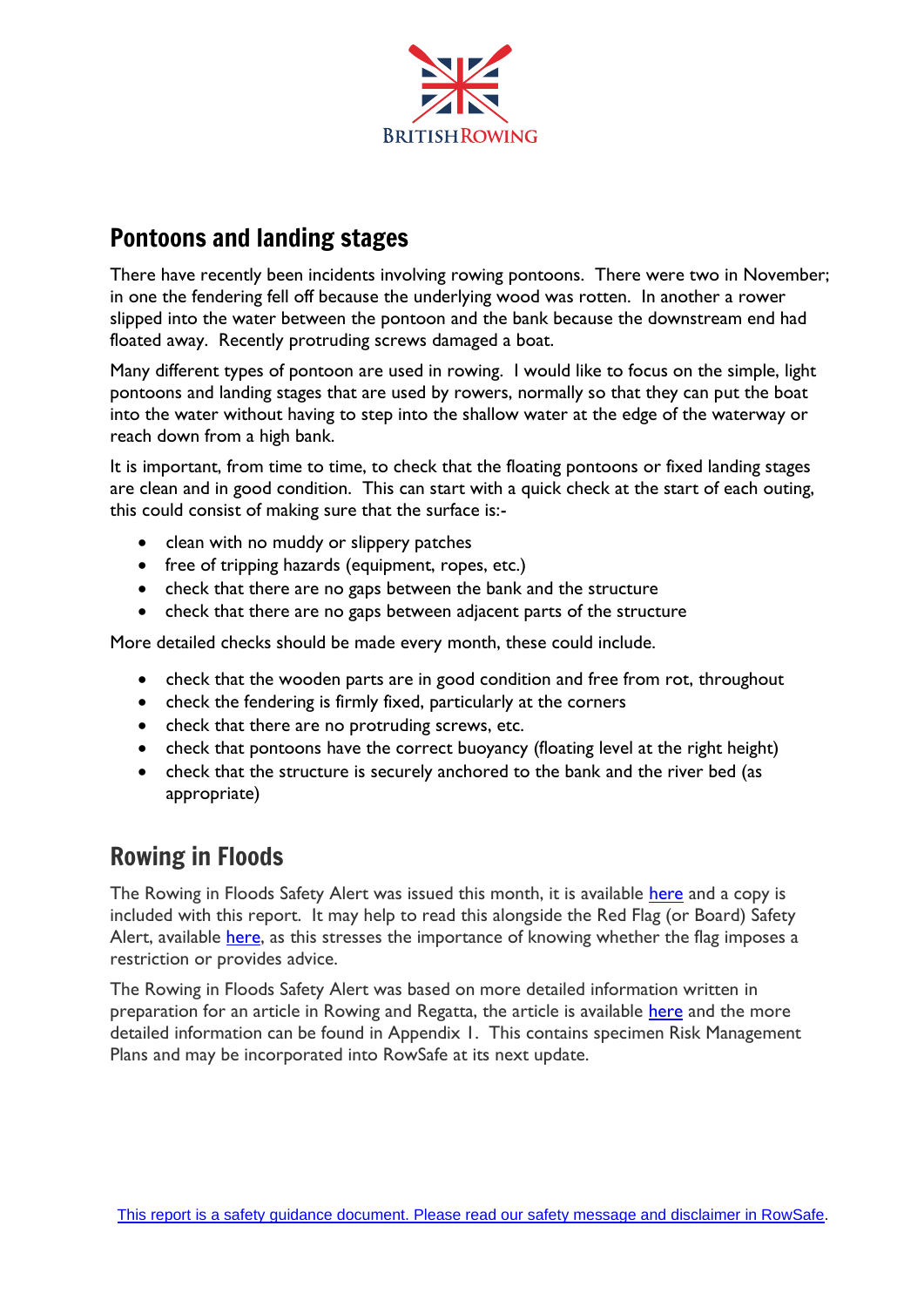

# Keep the boathouse tidy

In last month's report, there was a suggestion that it is important to keep the boathouse tidy in order to reduce risks to rowers who cannot see. Blind people are very careful to remember where things are and rely on those things always being in the correct place. Tidiness is also important for rowers who use a wheelchair. These photos were in an incident report.



(These photos are reproduced in monochrome in order to protect the identity of the club.)

Two of these photos show a disabled access ramp. Many injuries are caused by slips, trips and falls. Keeping the equipment tidy will help to prevent these too.

## The need for Prop guards on launches

There was a request for information on Prop guards on launches. The following information was provided.

Advice on this matter was included in the December 2017 monthly report, (this was attached and is available on request). The RYA guidance is available [here.](https://www.rya.org.uk/SiteCollectionDocuments/cruising/Web%20Documents/Regulations%20and%20Safety/Prop-Guards-Info-Sheet.pdf)

Some time ago I discussed this with the RNLI. In general, they do not fit prop guards to Lifeboats. They are not fitted to D Class Inshore [Lifeboats](https://rnli.org/what-we-do/lifeboats-and-stations/our-lifeboat-fleet/d-class-lifeboat) but they are fitted to [Inshore](https://rnli.org/what-we-do/lifeboats-and-stations/our-lifeboat-fleet/inshore-rescue-boat) [rescue](https://rnli.org/what-we-do/lifeboats-and-stations/our-lifeboat-fleet/inshore-rescue-boat) boats (IRBs). These are primarily used by RNLI lifeguards so that they can reach casualties in the surf, fast.

My personal view is similar to that of the RYA and that they should not be used because of the way they limit the speed and acceleration of the rescue craft. If the launch is operated correctly then they should not be needed but there may be some special circumstance where their use is appropriate.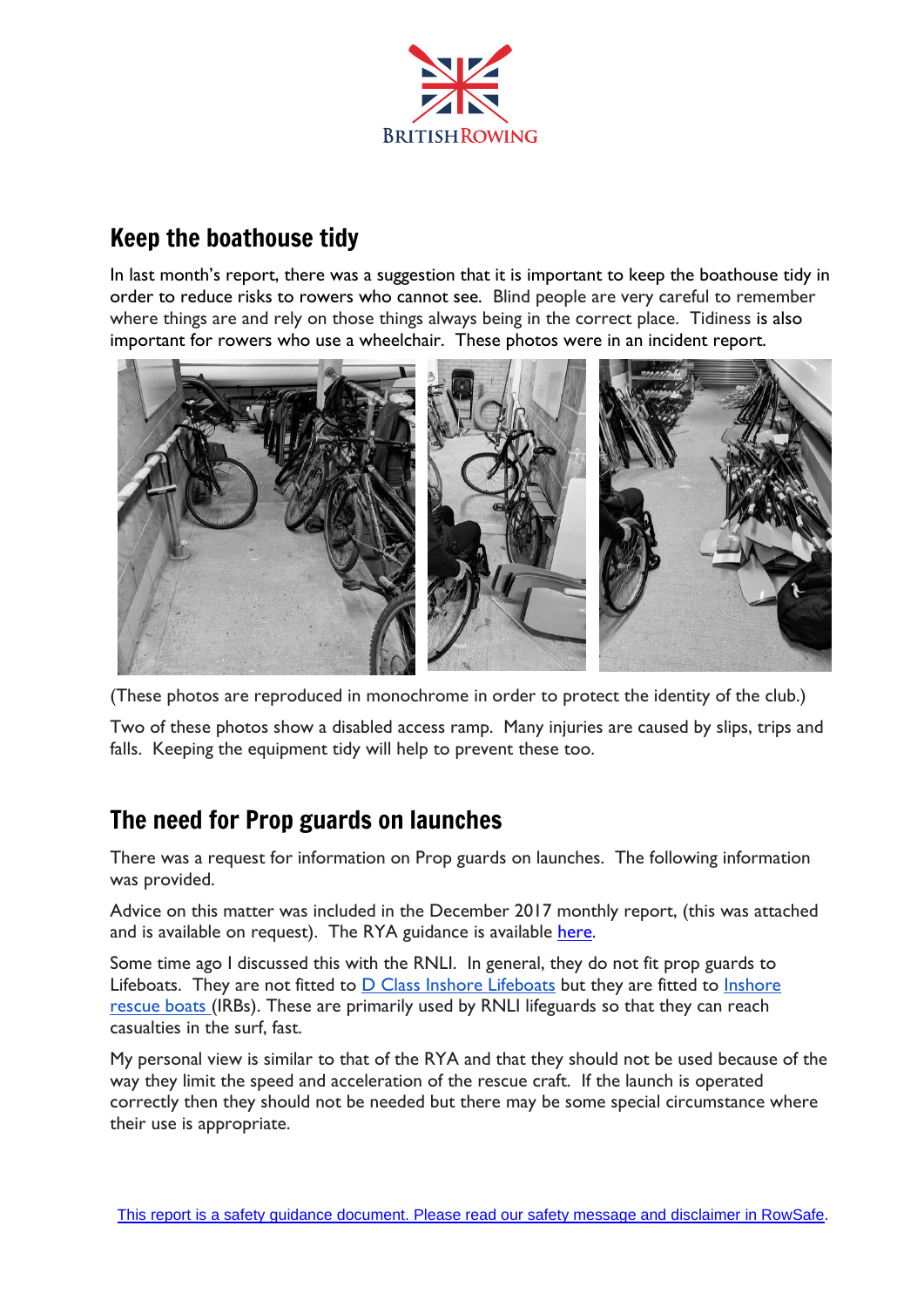

# Work with British Canoeing

In last month's report I wrote that some paddlers had assisted four young rowers, and that this information was provided to colleagues at British Canoeing. These colleagues have written to the Canoe Clubs "*to pass on a heartfelt well done to all paddlers that took part in the rescue you from the team here at British Canoeing*."

Information was provided on another incident involving a group of rowers and a group of junior canoeists. There was a collision and the coach of the junior canoeists is alleged to have used bad language towards the rowers. It is understood that this incident has been referred to the British Canoeing Lead Safeguarding Officer.

## what3words

The what3words Safety Alert was issued this month, it is available [here](https://www.britishrowing.org/wp-content/uploads/2019/11/Safety-Alert-what3words.pdf) and a copy is included with this report. The next day, an email containing the following information was received.

*I've had the what3words app on my phone for a while, and in the wake of the latest safety alert, found myself using it just last Saturday! I was returning from coaching a session when I came across a young woman who had suffered an epileptic fit on the towpath. Her support worker was with her, and was on the line to the emergency services when I was passing, but she wasn't able to describe their precise location. Three words later, and the dispatch operator was able to confirm our location and the paramedics came straight to us.*

# IPV Code

There was a request for information on the Intended Pleasure Vessel Code from a coastal rowing club. The following advice was provided.

The is available [here.](https://www.gov.uk/government/publications/intended-pleasure-vessels-ipv-code) It is in two parts:-

- Part 1 deals with the use of a pleasure vessel for business purposes
- Part 2 deals with race support boats. This is the part I will focus on.

It helps to understand the definitions as the application of these regulations all depends on the use that the vessel is being put to at the time.

Intended Pleasure Vessel (IPV) for Part 2 of the Code , means any vessel intended to be used, or normally in use as, a Pleasure Vessel but which is used at sea as a Race Support Boat.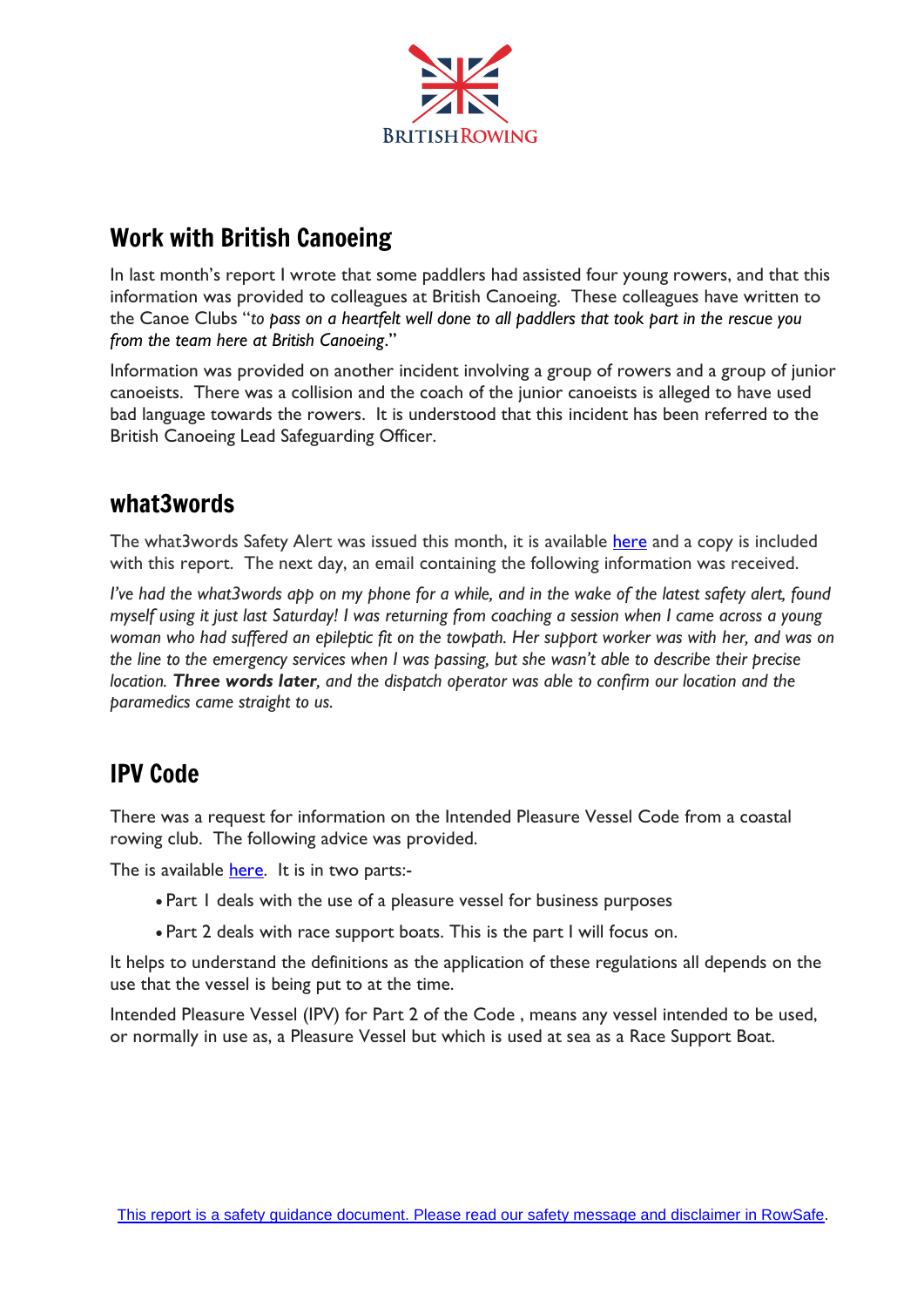

The definition of Pleasure vessel is long and complicated (it is in 2.24 of the code) simply put it is:

Any vessel which at the time it is being used is used only for the sport or pleasure of the owner or the immediate family or friends of the owner. If owned by a club then persons on board are employees or officers of the club, or their immediate family or friends; **and**

on a voyage or excursion for which the owner does not receive money other than as a contribution to the direct expenses for the voyage **or**

any vessel owned by a sports club the purpose of sport or pleasure which, at the time it is being used, is used only for the sport or pleasure of members of that club or their immediate family, and for the use of which any charges levied are paid into club funds and applied for the general use of the club;

Other boats, such as commercial fishing vessels or registered passenger vessels are known as "coded" vessels and none of this applies.

Part 2 of the code only applies when race support boats are being operated within 3 miles of the shore. If it is beyond that then the IPV cade does not apply and the normal commercial shipping rules do apply.

Very simply, if you use a boat for the sport or pleasure of the owner or his family (even if that owner is the club) and it is used temporarily as a race support boat then it remains a Pleasure Vessel and does not become an IPV and no rules apply. (see para 2.1 of the attachment of the code.)

If the Rowing Club borrows a sailing club boat and uses it as a race support vessel and pays the sailing club a fee that is greater than the normal expenses for that journey then it may be an IPV.

If you think that the IPV Code does apply then the operator of the vessel should complete the form at the end of the attached document.

If you look at the form at the end of the IPV code then you will probably not need to worry about the DSM certificate. This is the Domestic Safety Management certificate issued by the Maritime and Coastguard Agency. It is only required if the Operator makes more than 100 IPV Code movements across the Operator's fleet per year beyond a seaward box of 6 x 1 miles; and by any Operator carrying more than 3 passengers or more than 10 persons in any location at sea; and any Operator on any single voyage of more than 150 miles at sea. I doubt that a DCM will be needed by any rowing race support boat. The  $6 \times 1$  mile box extends 1 mile from the coast and three miles along the coast in both directions from the point of departure.

The SMS is the Safety Management System provided by the operator. The size, detail and complexity of the SMS should be commensurate with the level of risk presented by the type and frequency of IPV voyages completed by the Operator. There is further guidance in the Code.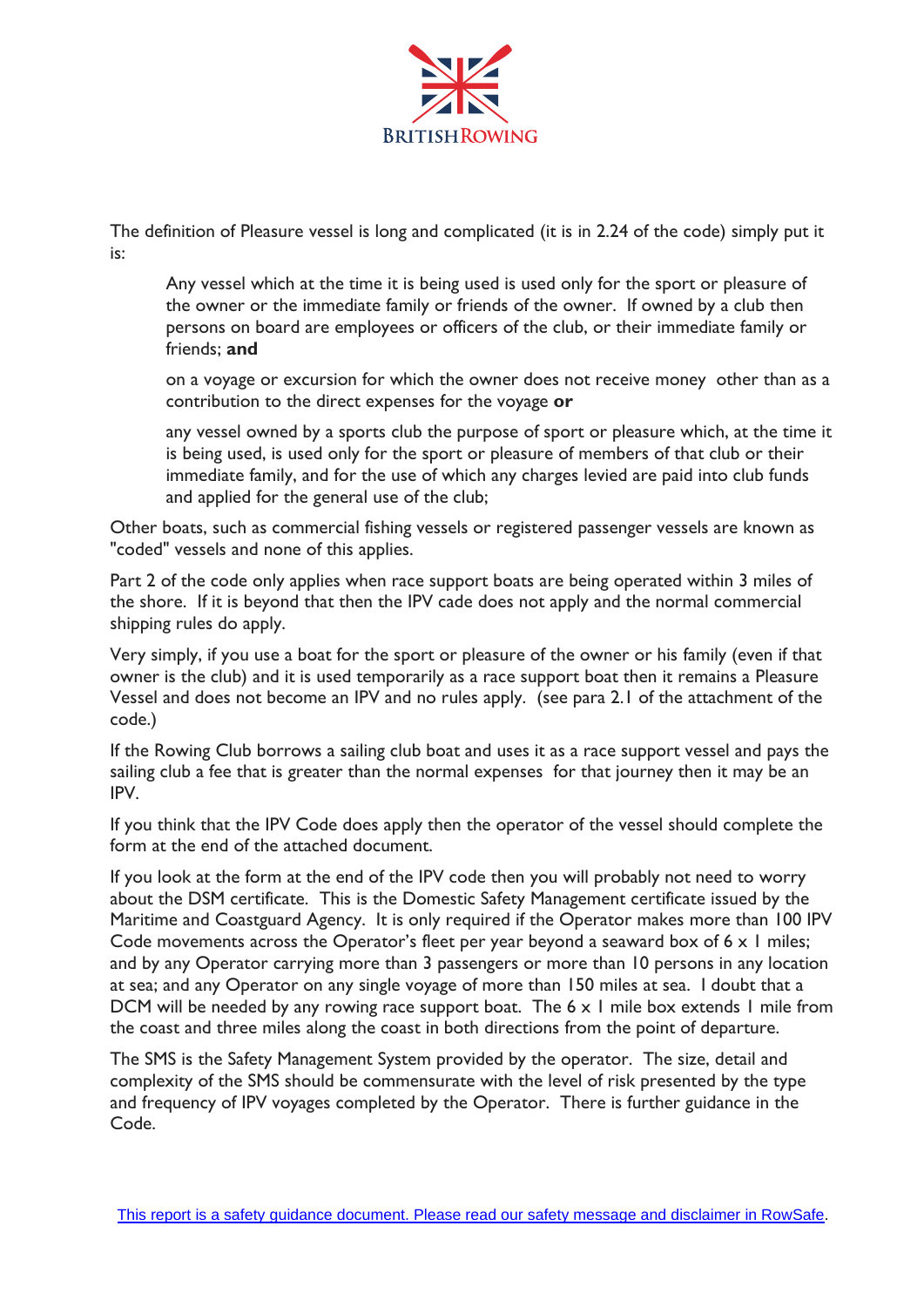

#### **Appendix 1 - Rowing in floods**

There are five different issues with floods. They are:-

- 1. The water in flooded rivers tends to move quickly
- 2. The water in flooded rivers tends to be turbulent,
- 3. Stationary objects, such as buoys, in fast moving water are hazardous
- 4. The water over flooded land may hide solid objects (e.g. fence posts) slightly below the surface
- 5. Flood water is often contaminated with sewage, farm animal waste and other materials, and may contain other debris

| <b>Hazards</b>                       | <b>Barriers</b>                                                                                                                                                                         | Hazardous Event     | Controls                                                                                                                                   |
|--------------------------------------|-----------------------------------------------------------------------------------------------------------------------------------------------------------------------------------------|---------------------|--------------------------------------------------------------------------------------------------------------------------------------------|
| the speed<br>of the<br>water<br>flow | Finding a land based alternative activity<br>to make headway<br>Finding an alternative stretch of water<br>against the flow<br>(e.g. a canal) where the water is moving<br>less quickly | inability of rowers | Using a launch to<br>rescue the crew and<br>then returning for<br>the boat<br>Landing the boat<br>and carrying it back<br>to the boathouse |
|                                      | Starting the outing by rowing upstream<br>so that it is downstream back to the<br>boathouse                                                                                             |                     |                                                                                                                                            |
|                                      | Using bigger, faster boats (e.g. eights<br>rather than singles)                                                                                                                         |                     |                                                                                                                                            |
|                                      | Mixing crews so that Juniors row in<br>boats with stronger, more experienced<br>rowers                                                                                                  |                     |                                                                                                                                            |
|                                      | Staying close to the bank and the inside<br>of bends where the water speed is likely<br>to be a little less                                                                             |                     |                                                                                                                                            |

#### 1. **The water in flooded rivers tends to move quickly**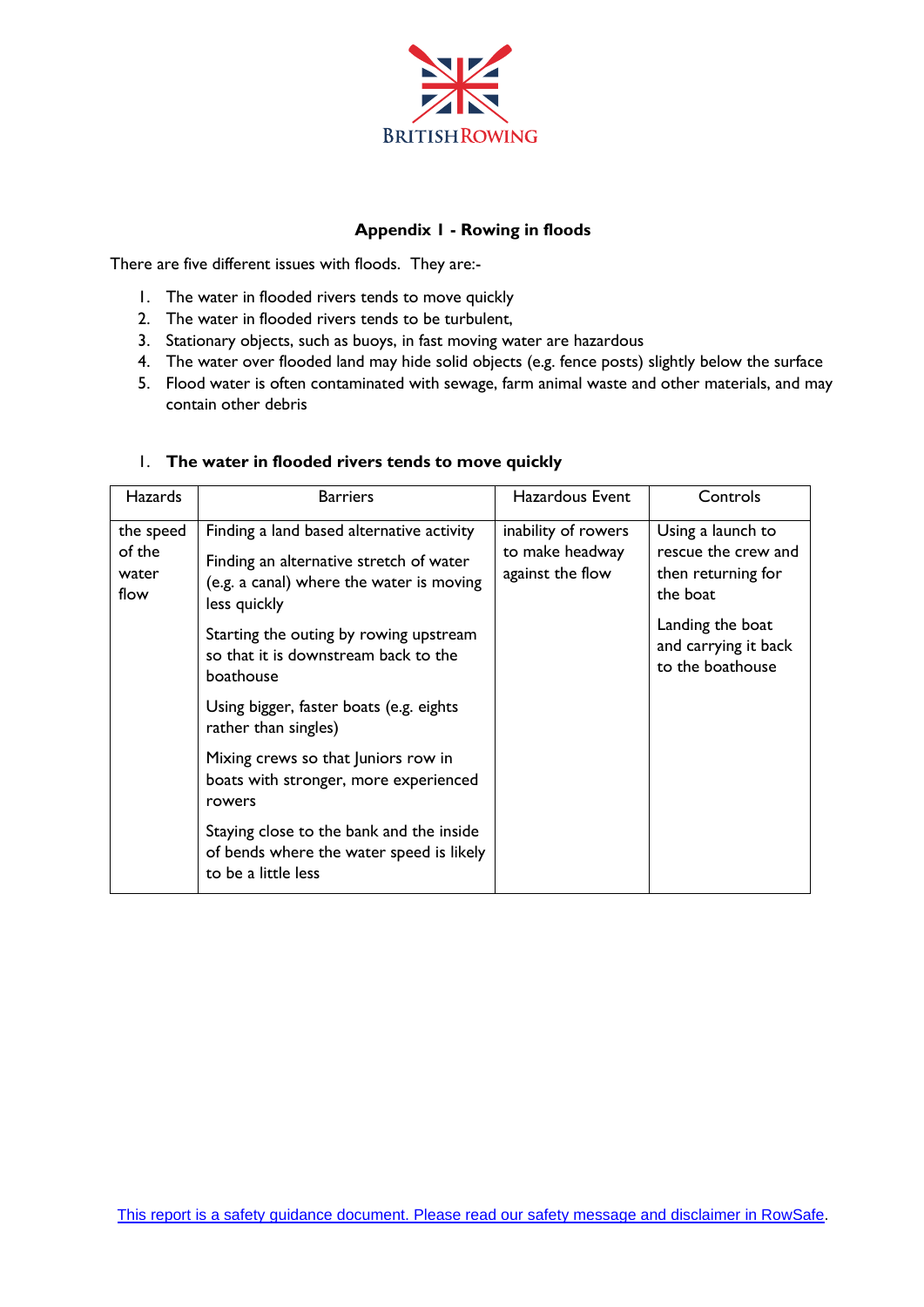

#### **2. The water in flooded rivers tends to be turbulent,**

| <b>Hazards</b>                                                                                                                                                                                                                                                                     | <b>Barriers</b>                                                                                                                                                                                                                                                           | <b>Hazardous Event</b>                                                                                                                                                                                         | Controls                                                                                                                                                                                                              |
|------------------------------------------------------------------------------------------------------------------------------------------------------------------------------------------------------------------------------------------------------------------------------------|---------------------------------------------------------------------------------------------------------------------------------------------------------------------------------------------------------------------------------------------------------------------------|----------------------------------------------------------------------------------------------------------------------------------------------------------------------------------------------------------------|-----------------------------------------------------------------------------------------------------------------------------------------------------------------------------------------------------------------------|
| Turbulence in fast<br>moving water<br>particularly problem<br>downstream of<br>obstructions (e.g.<br>bridges).<br>Turbulence is often<br>just below the surface<br>and invisible from the<br>bank or boat.<br>Swimming can be very<br>difficult or impossible<br>due to undertows. | Finding a land based<br>alternative activity<br>Finding an alternative<br>stretch of water (e.g. a<br>canal) where the water is<br>less turbulent<br>Avoid areas that can be<br>expected to be turbulent<br>Using coxed rather than<br>coxless boats<br>Use larger boats. | Steering and<br>retaining control of<br>boats becomes<br>difficult as<br>turbulence can<br>cause a boat to<br>veer off course<br>surprisingly quickly.<br>. Singles and pairs<br>in particular can<br>capsize. | Using a launch to<br>rescue the crew and<br>then returning for the<br>boat<br>Provision of helpers<br>with throw lines on<br>the bank<br>Provision of support<br>by a properly trained<br>and equipped First<br>Aider |

#### **3. Stationary objects, such as buoys, in fast moving water are hazardous**

| <b>Hazards</b>                                                                                                                                                                                                                                                    | <b>Barriers</b>                                                                                                                                                                                                                                                                                                                                                                                                                                      | <b>Hazardous Event</b>                                                                                   | Controls                                                                                                                                                                                                              |
|-------------------------------------------------------------------------------------------------------------------------------------------------------------------------------------------------------------------------------------------------------------------|------------------------------------------------------------------------------------------------------------------------------------------------------------------------------------------------------------------------------------------------------------------------------------------------------------------------------------------------------------------------------------------------------------------------------------------------------|----------------------------------------------------------------------------------------------------------|-----------------------------------------------------------------------------------------------------------------------------------------------------------------------------------------------------------------------|
| The flow of water past<br>anchored stationary<br>objects such as:-<br>Moored boats<br>Buoys (both for<br>navigation and<br>mooring)<br><b>Bridges</b><br>Pontoons<br>Weirs<br>Floating docks or<br>Any other obstruction<br>that the water flows<br>past quickly. | Finding a land based<br>alternative activity<br>Finding an alternative<br>stretch of water (e.g. a<br>canal) where the water is<br>moving less quickly<br>Revision of the circulation<br>plan to take the<br>obstructions into account<br>Taking care to avoid the<br>obstructions<br>Not stopping upstream of<br>an obstruction<br>Using coxed rather than<br>coxless boats<br>Having a coach in a<br>launch supervise the<br>outing and provide an | boats can be swept<br>into a stationary<br>object and perhaps<br>pinned against it or<br>pulled under it | Using a launch to<br>rescue the crew and<br>then returning for<br>the boat<br>Provision of helpers<br>with throw lines on<br>the bank<br>Provision of support<br>by a properly<br>trained and<br>equipped First Aider |
|                                                                                                                                                                                                                                                                   | extra lookout                                                                                                                                                                                                                                                                                                                                                                                                                                        |                                                                                                          |                                                                                                                                                                                                                       |

This report is a safety guidance [document.](https://www.britishrowing.org/wp-content/uploads/2018/04/Row-Safe-April-2018.pdf) Please read our safety message and disclaimer in RowSafe.